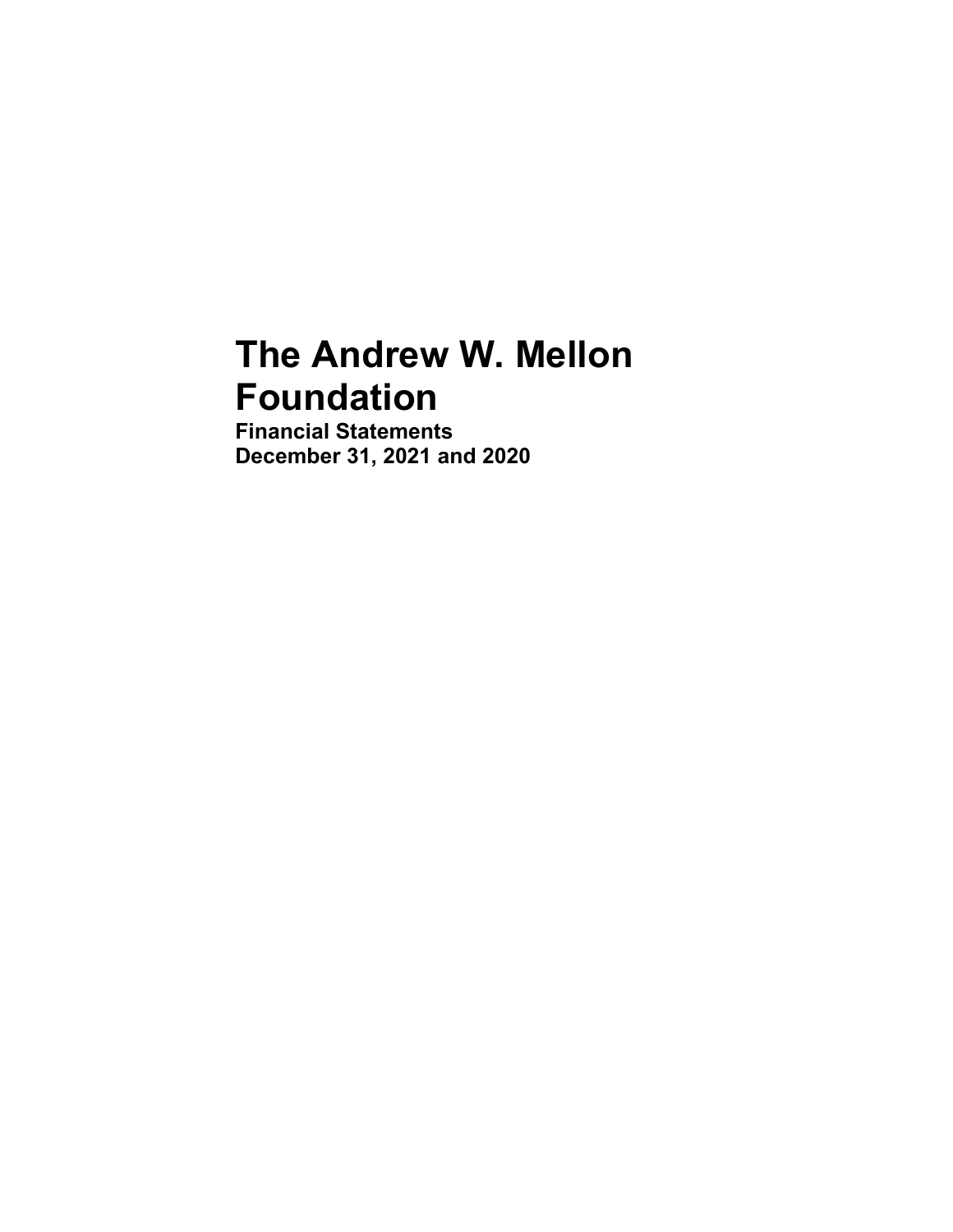# The Andrew W. Mellon Foundation Index December 31, 2021 and 2020

# Page(s)

| <b>Financial Statements</b> |  |
|-----------------------------|--|
|                             |  |
|                             |  |
|                             |  |
|                             |  |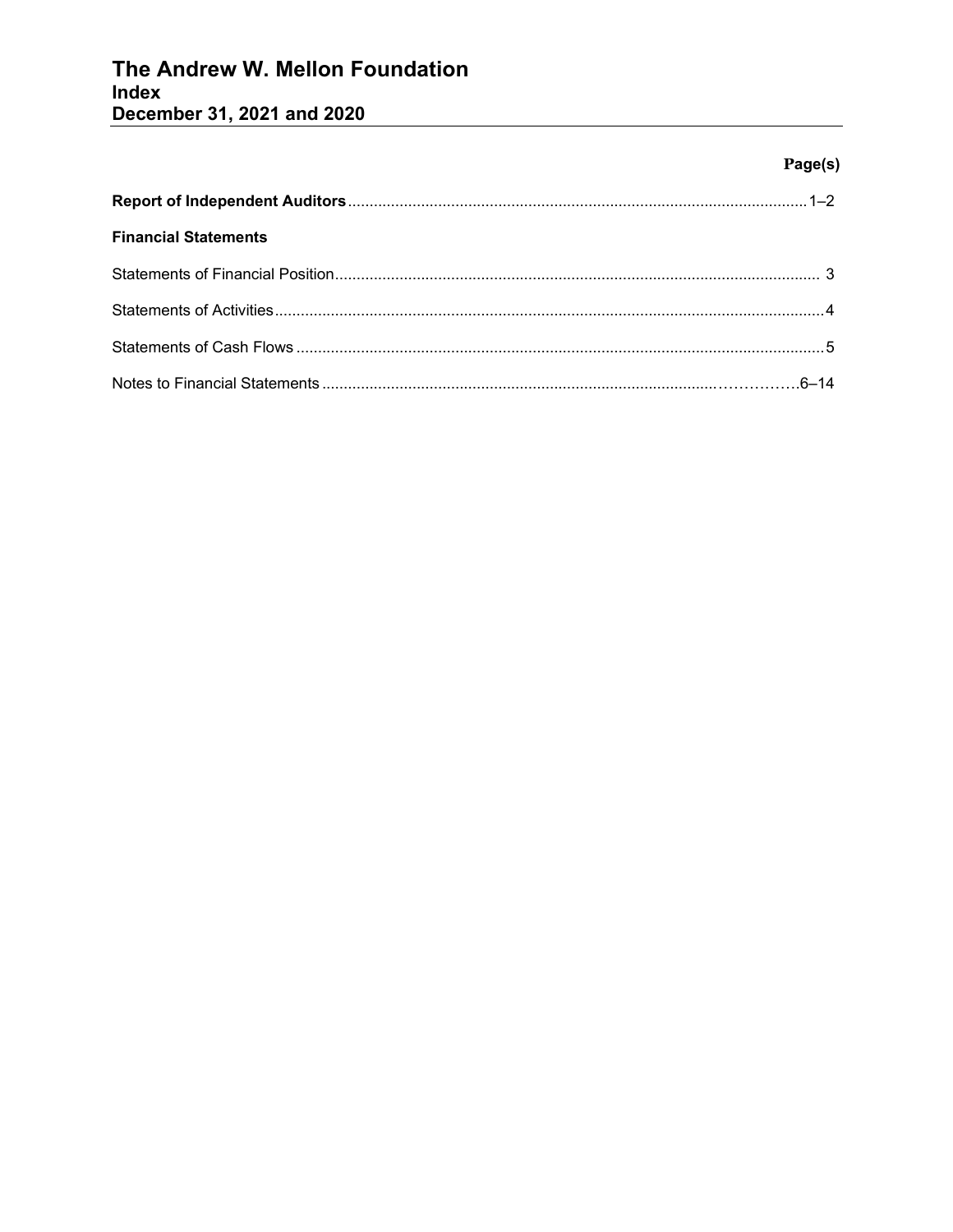

# **Report of Independent Auditors**

To the Board of Trustees of The Andrew W. Mellon Foundation

#### *Opinion*

We have audited the accompanying financial statements of The Andrew W. Mellon Foundation (the "Foundation"), which comprise the statements of financial position as of December 31, 2021 and 2020, and the related statements of activities and of cash flows for the years then ended, including the related notes (collectively referred to as the "financial statements").

In our opinion, the accompanying financial statements present fairly, in all material respects, the financial position of the Foundation as of December 31, 2021 and 2020, and the changes in its net assets and its cash flows for the years then ended in accordance with accounting principles generally accepted in the United States of America.

# *Basis for Opinion*

We conducted our audit in accordance with auditing standards generally accepted in the United States of America (US GAAS). Our responsibilities under those standards are further described in the Auditors' Responsibilities for the Audit of the Financial Statements section of our report. We are required to be independent of the Foundation and to meet our other ethical responsibilities, in accordance with the relevant ethical requirements relating to our audit. We believe that the audit evidence we have obtained is sufficient and appropriate to provide a basis for our audit opinion.

#### *Responsibilities of Management for the Financial Statements*

Management is responsible for the preparation and fair presentation of the financial statements in accordance with accounting principles generally accepted in the United States of America, and for the design, implementation, and maintenance of internal control relevant to the preparation and fair presentation of financial statements that are free from material misstatement, whether due to fraud or error.

In preparing the financial statements, management is required to evaluate whether there are conditions or events, considered in the aggregate, that raise substantial doubt about the Foundation's ability to continue as a going concern for one year after the date the financial statements are issued.

# *Auditors' Responsibilities for the Audit of the Financial Statements*

Our objectives are to obtain reasonable assurance about whether the financial statements as a whole are free from material misstatement, whether due to fraud or error, and to issue an auditors' report that includes our opinion. Reasonable assurance is a high level of assurance but is not absolute assurance and therefore is not a guarantee that an audit conducted in accordance with US GAAS will always detect a material misstatement when it exists. The risk of not detecting a material misstatement resulting from fraud is higher than for one resulting from error, as fraud may involve collusion, forgery, intentional omissions, misrepresentations, or the override of internal control. Misstatements are considered material if there is a substantial likelihood that, individually or in the aggregate, they would influence the judgment made by a reasonable user based on the financial statements.

PricewaterhouseCoopers LLP, 400 Campus Dr, Florham Park, NJ 07932 T: (973) 236-4000, [www.pwc.com/us](http://www.pwc.com/us)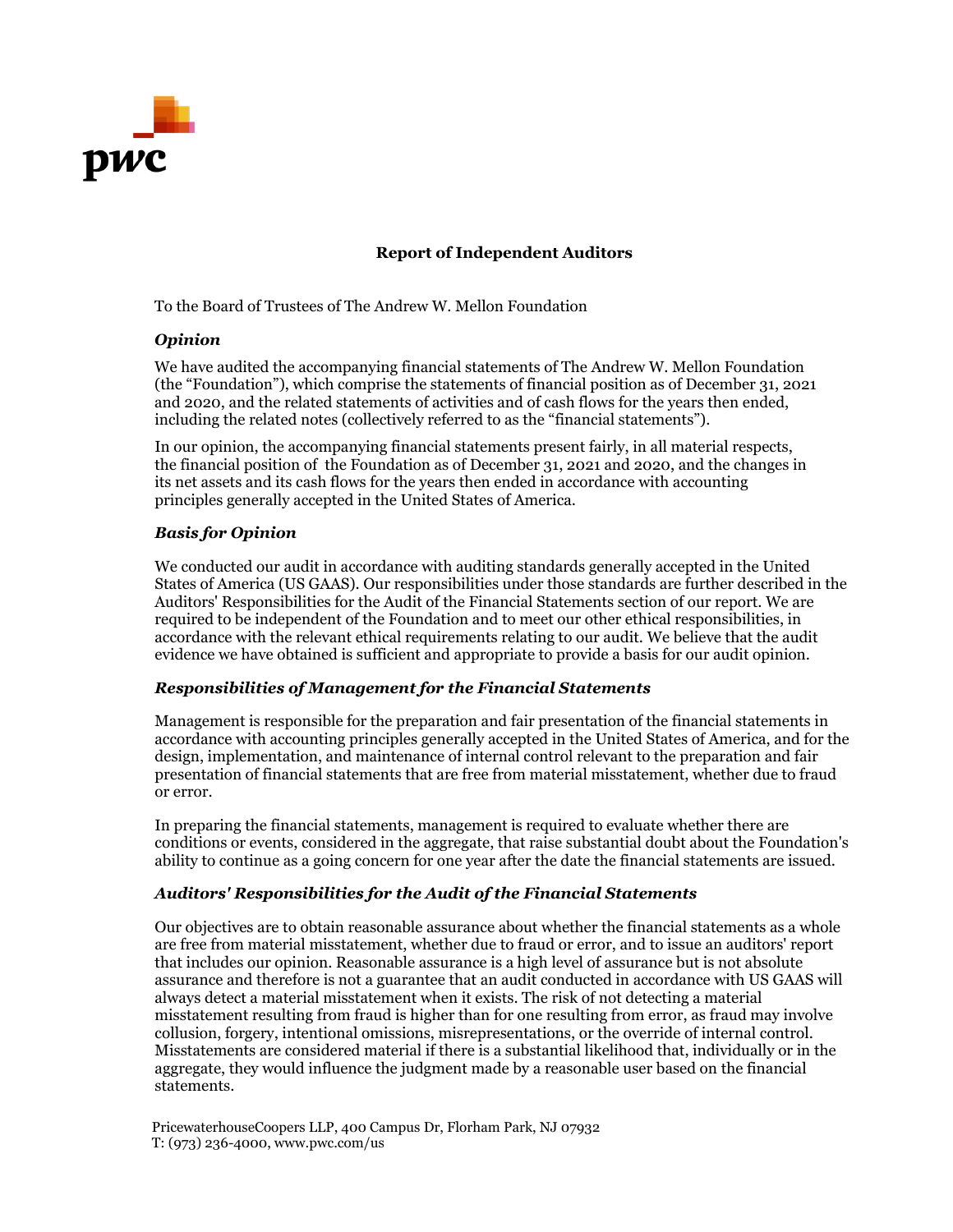

In performing an audit in accordance with US GAAS, we:

- Exercise professional judgment and maintain professional skepticism throughout the audit.
- Identify and assess the risks of material misstatement of the financial statements, whether due to fraud or error, and design and perform audit procedures responsive to those risks. Such procedures include examining, on a test basis, evidence regarding the amounts and disclosures in the financial statements.
- Obtain an understanding of internal control relevant to the audit in order to design audit procedures that are appropriate in the circumstances, but not for the purpose of expressing an opinion on the effectiveness of the Foundation's internal control. Accordingly, no such opinion is expressed.
- Evaluate the appropriateness of accounting policies used and the reasonableness of significant accounting estimates made by management, as well as evaluate the overall presentation of the financial statements.
- Conclude whether, in our judgment, there are conditions or events, considered in the aggregate, that raise substantial doubt about the Foundation's ability to continue as a going concern for a reasonable period of time.

We are required to communicate with those charged with governance regarding, among other matters, the planned scope and timing of the audit, significant audit findings, and certain internal control-related matters that we identified during the audit.

Pricewaterhouse Coopers LLP

Florham Park, New Jersey June 7, 2022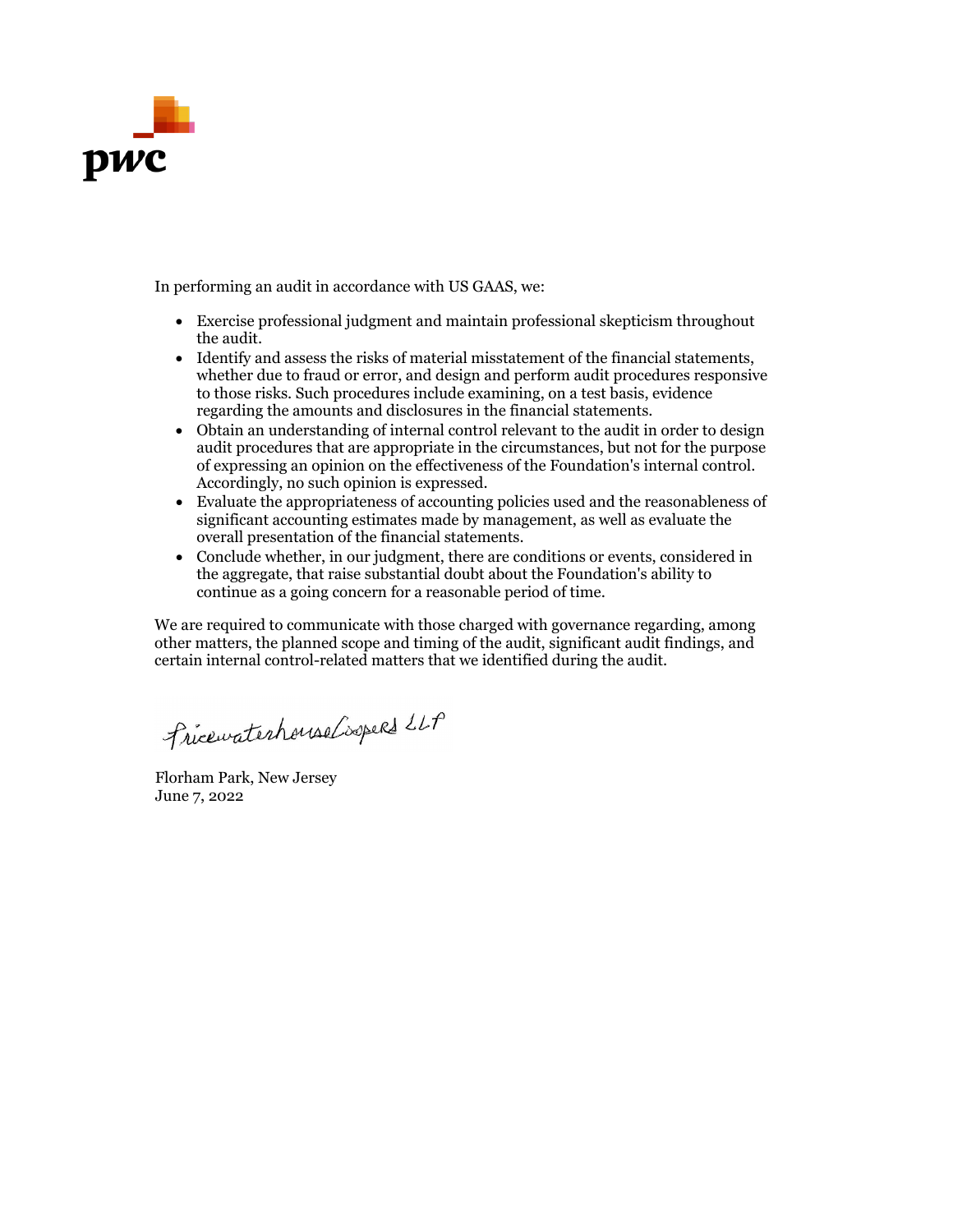# **The Andrew W. Mellon Foundation Statements of Financial Position December 31, 2021 and 2020**

| (in thousands of dollars)                                                                                                                         |    | 2021                                   | 2020                                         |
|---------------------------------------------------------------------------------------------------------------------------------------------------|----|----------------------------------------|----------------------------------------------|
| <b>Assets</b><br>Investments<br>Redemptions receivable and prepaid subscriptions                                                                  | \$ | 9,369,867<br>103,186                   | \$<br>7,872,451<br>288,680                   |
|                                                                                                                                                   |    | 9,473,053                              | 8,161,131                                    |
| Cash<br>Investment income receivable<br>Other assets, including prepaid taxes<br>Property, at cost, less accumulated depreciation of \$47,362 and |    | 4,745<br>2,521<br>18,534               | 4,470<br>2,356<br>18,027                     |
| \$44,645 at December 31, 2021 and 2020, respectively                                                                                              |    | 51,314                                 | 32,031                                       |
| Total assets                                                                                                                                      | S  | 9,550,167                              | \$<br>8,218,015                              |
| <b>Liabilities and Net Assets</b><br>Liabilities                                                                                                  |    |                                        |                                              |
| Grants payable<br>Accrued expenses<br>Deferred federal excise tax<br>Debt                                                                         | \$ | 197,317<br>22,819<br>45,300<br>344,350 | \$<br>143,874<br>12,207<br>31,300<br>344,350 |
| <b>Total liabilities</b>                                                                                                                          |    | 609,786                                | 531,731                                      |
| Net assets without donor restrictions                                                                                                             |    | 8,940,381                              | 7,686,284                                    |
| Total liabilities and net assets                                                                                                                  | \$ | 9,550,167                              | \$<br>8,218,015                              |

The accompanying notes are an integral part of these financial statements.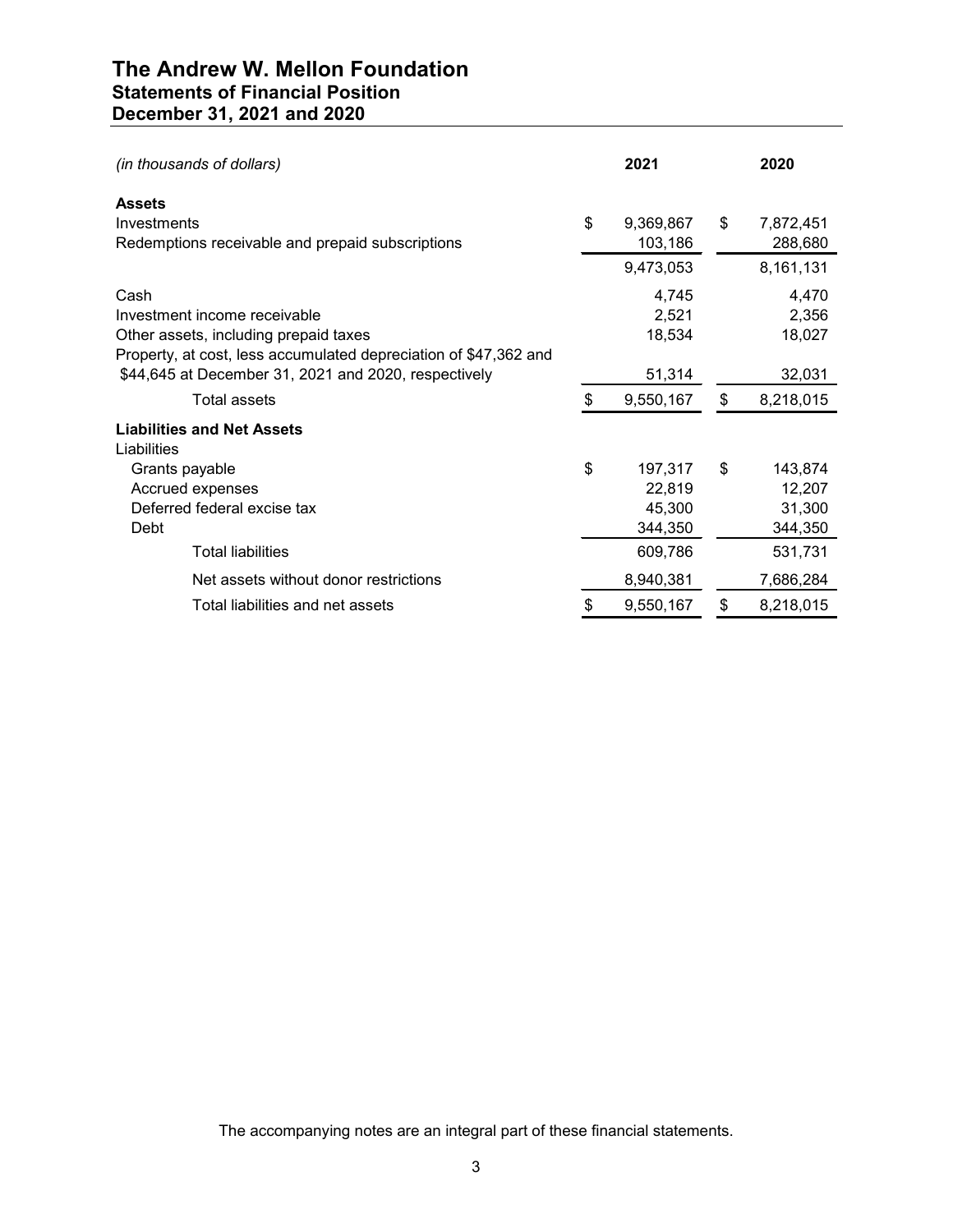# **The Andrew W. Mellon Foundation Statements of Activities Years Ended December 31, 2021 and 2020**

| (in thousands of dollars)                                                     | 2021                                | 2020                                |
|-------------------------------------------------------------------------------|-------------------------------------|-------------------------------------|
| Net investment return                                                         | 1,766,010<br>\$                     | \$<br>1,363,951                     |
| <b>Expenses</b><br>Program grants                                             | 469,846                             | 462,679                             |
| Grantmaking operations<br><b>Salaries</b><br>Employee benefits<br>Other       | 18,798<br>7,444<br>13,599<br>39,841 | 14,551<br>5,690<br>11,467<br>31,708 |
| Direct charitable activities<br><b>Salaries</b><br>Employee benefits<br>Other | 995<br>395<br>836                   | 910<br>357<br>725                   |
| Total expenses                                                                | 2,226<br>511,913                    | 1,992<br>496,379                    |
| Change in net assets                                                          | 1,254,097                           | 867,572                             |
| Net assets without donor restrictions<br>Beginning of year                    | 7,686,284                           | 6,818,712                           |
| End of year                                                                   | 8,940,381<br>\$                     | \$<br>7,686,284                     |

The accompanying notes are an integral part of these financial statements.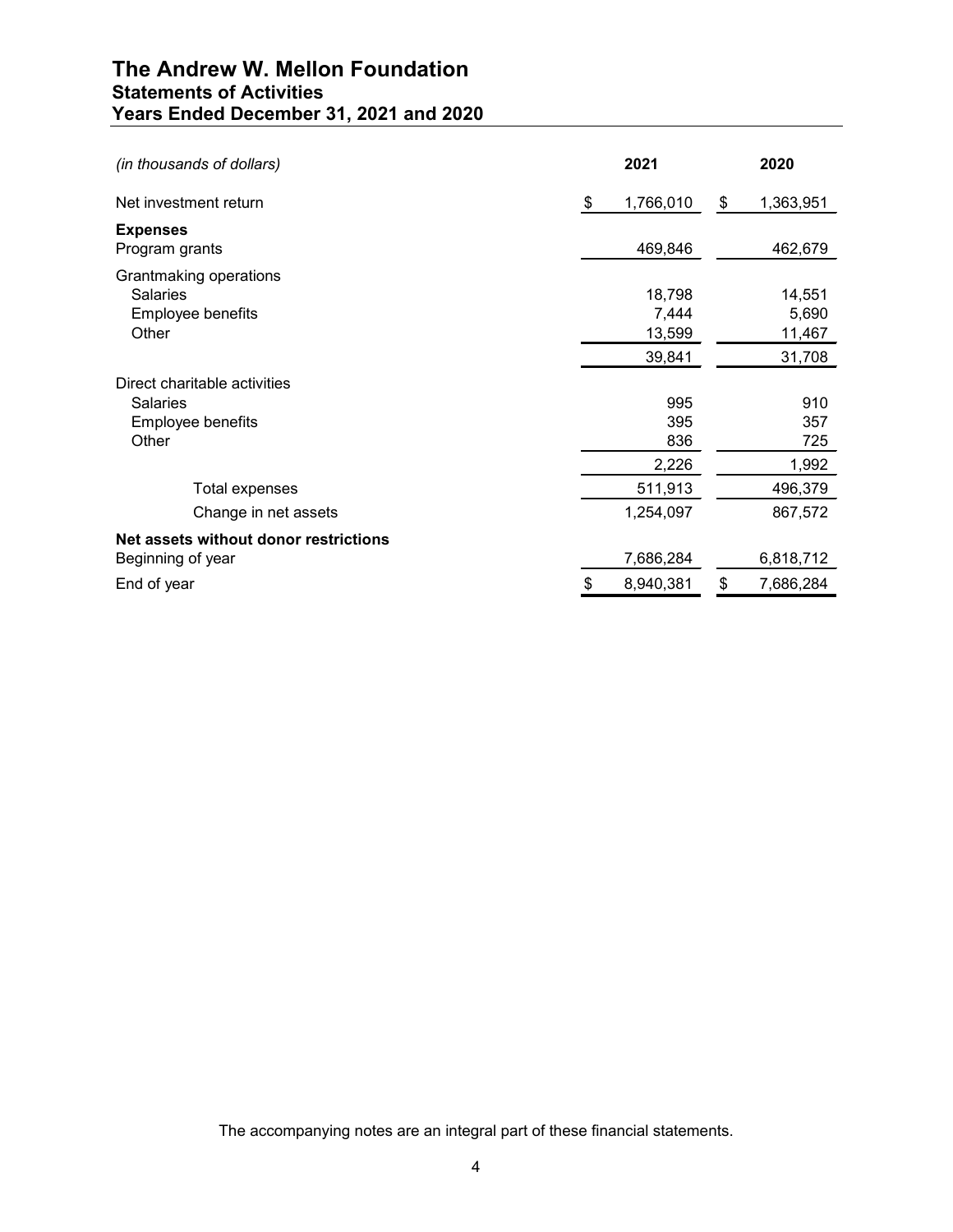| (in thousands of dollars)                                                                                            | 2021             | 2020             |
|----------------------------------------------------------------------------------------------------------------------|------------------|------------------|
| Cash flow from operating activities<br>Change in net assets                                                          | \$<br>1,254,097  | \$<br>867,572    |
| Adjustments to reconcile change in net assets without donor<br>restrictions to net cash used in operating activities |                  |                  |
| Gain on investments, net                                                                                             | (1,809,158)      | (1,385,863)      |
| (Increase) decrease in investment income receivable                                                                  | (165)            | 444              |
| Increase in deferred federal excise tax payable                                                                      | 14,000           | 8,000            |
| (Increase) decrease in other assets                                                                                  | (507)            | 3,943            |
| Increase in grants payable                                                                                           | 53,443           | 45,321           |
| Increase in accrued expenses                                                                                         | 1,697            | 3,426            |
| Depreciation and amortization expense                                                                                | 2,718            | 2,614            |
| Total adjustments                                                                                                    | (1,737,972)      | (1,322,115)      |
| Net cash used in operating activities                                                                                | (483, 875)       | (454, 543)       |
| Cash flow from investing activities                                                                                  |                  |                  |
| Proceeds from sales of and distributions from investments                                                            | 3,062,248        | 3,031,689        |
| Purchases of investments and prepaid subscriptions                                                                   | (2,565,013)      | (2,870,964)      |
| Purchases of fixed assets                                                                                            | (13,085)         | (9,266)          |
| Net cash provided by investing activities                                                                            | 484,150          | 151,459          |
| <b>Cash flow from financing activities</b>                                                                           |                  |                  |
| Proceeds from bond offering                                                                                          |                  | 298,554          |
| Borrowings under revolving credit facility                                                                           |                  | 200,000          |
| Repayment of borrowings under revolving credit facility                                                              |                  | (200, 000)       |
| Net cash provided by financing activities                                                                            |                  | 298,554          |
| Net increase (decrease) in cash                                                                                      | 275              | (4,530)          |
| Cash                                                                                                                 |                  |                  |
| Beginning of year                                                                                                    | 4,470            | 9,000            |
| End of year                                                                                                          | \$<br>4,745      | \$<br>4,470      |
| Supplemental disclosure of cash flow information                                                                     |                  |                  |
| Taxes paid (refunded)                                                                                                | \$<br>19,374     | \$<br>(750)      |
| Supplemental disclosure of noncash investing activities                                                              |                  |                  |
| Change in redemptions receivable                                                                                     | \$<br>(185, 494) | \$<br>(103, 831) |
| Distributions of securities received from alternative investments                                                    | \$<br>354,760    | \$<br>158,825    |

The accompanying notes are an integral part of these financial statements.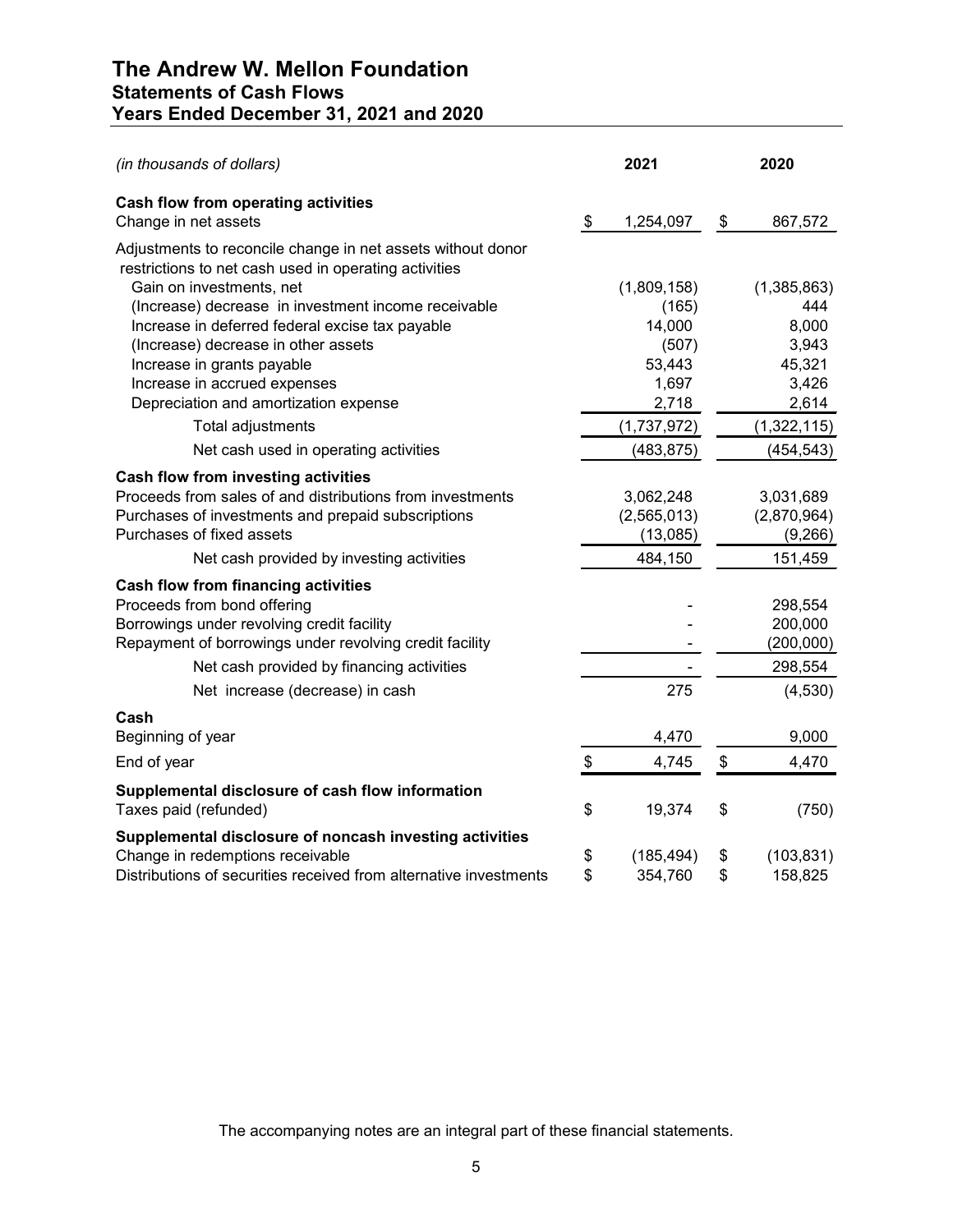## **1. Organization and Summary of Significant Accounting Policies**

The Andrew W. Mellon Foundation, (the "Foundation") is a not-for-profit corporation organized and existing under the laws of the State of New York. The Foundation makes grants in four core program areas: higher learning; arts and culture; public knowledge; and humanities in place. The President's office also makes grants that align with and exemplify the Foundation's strategic principles and vision. There is also a small program called Public Affairs.

The financial statements of the Foundation have been prepared in conformity with accounting principles generally accepted in the United States of America ("GAAP"). The significant accounting policies followed are described below.

#### **Investments**

Financial assets and financial liabilities are stated at fair value which is defined by ASC 820 Fair Value Measurement as the price that would be received to sell an asset or paid to transfer a liability in an orderly transaction between market participants at the measurement date.

The Foundation utilizes the practical expedient in valuing certain of its limited marketability funds, which are investments where ownership is represented by a portion of partnership capital or shares representing a net asset value investment. The practical expedient is an acceptable method under GAAP to determine the fair value of investments that (i) do not have a readily determinable fair value predicated upon a public market, and (ii) have the attributes of an investment company or prepare their financial statements consistent with the measurement principles of an investment company. All of the Foundation's limited marketability funds are valued at net asset value using the practical expedient.

A fair value hierarchy prioritizes the inputs to valuation techniques used to measure fair value. The hierarchy gives the highest priority to unadjusted quoted prices in active markets for identical assets (Level 1 measurements) and the lowest priority to unobservable inputs (Level 3 measurements). The three levels of the fair value hierarchy are as follows:

- Level 1 Inputs that reflect unadjusted quoted prices in active markets for identical assets or liabilities that the Foundation has the ability to access at the measurement date.
- Level 2 Inputs other than quoted prices that are observable for the asset or liability either directly or indirectly, including inputs in markets that are not considered to be active.
- Level 3 Inputs that are unobservable.

Inputs are used in applying the various valuation techniques and refer to the assumptions that market participants use to make valuation decisions. Inputs may include price information, credit data, liquidity statistics and other factors. A financial instrument's level within the fair value hierarchy is based on the lowest level of any input that is significant to the fair value measurement. The Foundation considers observable data to be that market data which is readily available and reliable and provided by independent sources. The categorization of a financial instrument within the hierarchy is therefore based upon the pricing transparency of the instrument and does not necessarily correspond to the Foundation's perceived risk of that instrument.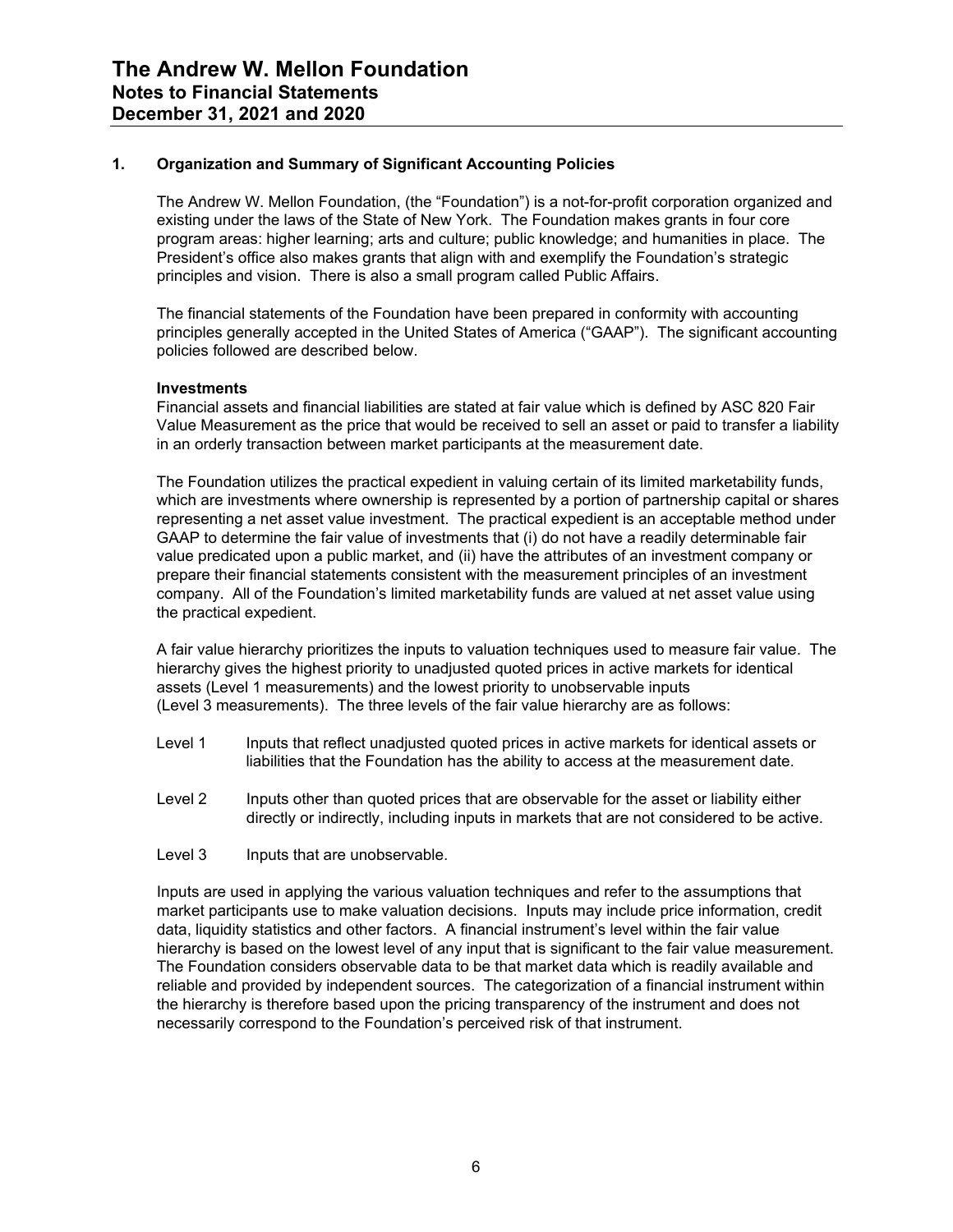Investments whose values are based on quoted market prices in active markets are classified as Level 1 and include active listed equities and certain short term fixed income investments. The Foundation does not adjust the quoted price for such instruments, even in situations where the Foundation holds a large position and a sale of all its holdings could reasonably impact the quoted price.

Investments that trade in markets that are not considered to be active, but are valued based on quoted market prices, dealer quotations, or alternative pricing sources are classified as Level 2. These include certain US government and sovereign obligations, government agency obligations, investment grade corporate bonds and less liquid equity securities.

Investments classified as Level 3 have significant unobservable inputs, as they trade infrequently or not at all. The inputs into the determination of fair value are based upon the best information in the circumstance and may require significant management judgment.

Investments reported at net asset value per share as a practical expedient, are not included within Level 1, 2 or 3 in the fair value hierarchy and are reported separately in the leveling table in Note 2.

Financial instruments such as those described above involve, to varying degrees, elements of market risk and credit risk in excess of the amounts recorded on the Statements of Financial Position. Market risk represents the potential loss the Foundation faces due to the decrease in the value of financial instruments. Credit risk represents the maximum potential loss the Foundation faces due to possible nonperformance by obligors and counterparties as to the terms of their contracts.

The Foundation invests in a variety of fixed income securities and contractual instruments, which by their nature are interest rate sensitive. Changes in interest rates will affect the value of such securities and contractual instruments.

The Foundation's limited marketability funds are primarily made under agreements to participate in limited partnerships and are generally subject to certain withdrawal restrictions. Values for these partnerships, which may include investments in both nonmarketable and market-traded securities, are provided by the general partner and may be based on recent transactions, cash flow forecasts, appraisals and other factors. Investments in these partnerships may be illiquid, and thus there can be no assurance that the Foundation will be able to realize the recorded fair value of such investments in a timely manner.

Realized gains and losses on investments are calculated based on the first-in, first-out identification method.

Redemptions receivable represent estimated proceeds to be received from limited marketability funds where the Foundation has requested either a full or partial redemption. Prepaid subscriptions represent payments made by the Foundation to a limited marketability fund in advance of the date upon which the limited marketability fund recognizes subscriptions.

In accordance with its policy, the Foundation has elected to classify short term liquid investments, including cash equivalents, as Investments.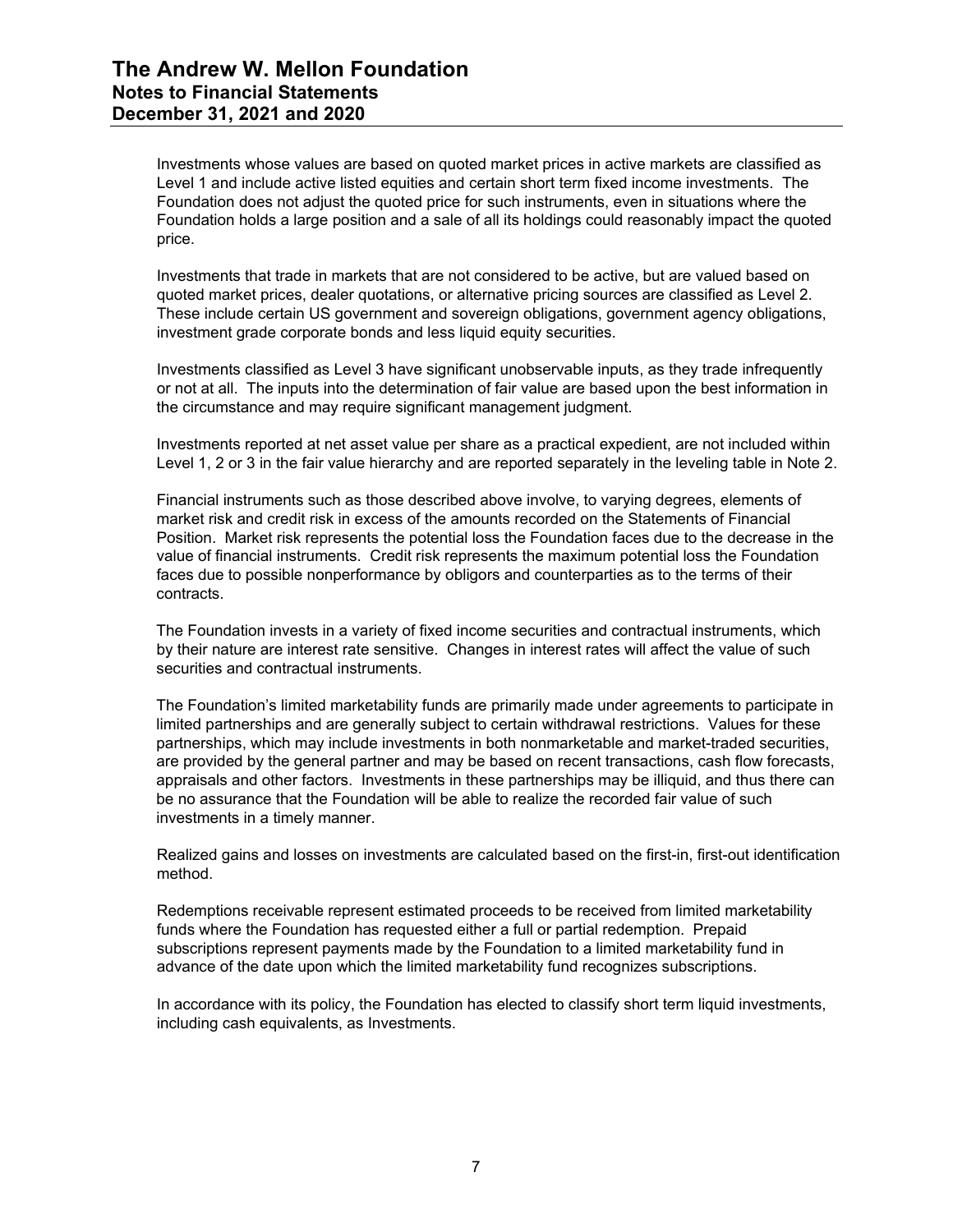# **Grants**

Grant appropriations include both unconditional and conditional grants. Unconditional grants are expensed when appropriated. Certain grants approved by the Trustees are conditional subject to the grantee fulfilling specific conditions. Such conditional grants are not recorded as expense until the Foundation determines that the material conditions of the grant are substantially met.

Substantially all grants payable are due within one year and are recorded at face value.

#### **Taxes**

The Foundation qualifies as a tax-exempt organization under Section  $501(c)$  (3) of the Internal Revenue Code and, accordingly, is not subject to federal income taxes. However, the Foundation is subject to a federal excise tax. The Foundation follows the policy of providing for federal excise tax on the net appreciation (both realized and unrealized) of investments. The deferred federal excise tax in the accompanying financial statements represents tax provided on the net unrealized appreciation of investments. Under federal tax law the Foundation cannot carry forward realized losses resulting from the sale of investments. The Foundation is subject to income tax at corporate rates on certain income that is considered unrelated business income under the Internal Revenue Code. The Foundation's tax returns are subject to examination by federal and various state tax authorities. With few exceptions the Foundation is no longer subject to tax examinations for years prior to 2018.

#### **Property**

Property is held at cost and primarily consists of land, buildings and building improvements located in New York City. During 2021, the Foundation entered into a 61-month lease for additional office space in New York City. The lease resulted in the recognition of a right-of-use asset, representing the right to use the underlying asset for the lease term, and a lease liability, representing the obligation to make lease payments arising from the lease. The right-of-use asset and leasehold improvements for this space have been added to Property.

Buildings are depreciated on a straight-line basis over their useful lives, generally twenty-five to twenty-eight years. Building improvements are depreciated over the remaining useful life of the building. Depreciation commences in the year following the year an asset is placed in service. Leasehold improvements are amortized on a straight-line basis over the shorter of the estimated useful lives of the assets or the remaining term of the lease. Lease expense is recognized on a straight-line basis over the term of the lease.

#### **Net Investment Return**

Investment return includes income and realized and unrealized gains or losses on all investments, net of external and internal management expenses, the current provision for federal and state taxes and interest expense. Unrealized gain or loss comprises the change in unrealized appreciation or depreciation on investments, net of deferred federal excise tax provided on such unrealized appreciation. Realized gains or losses include gains or losses realized on the sale of securities and the Foundation's share of the operating results of partnership investments, whether distributed or undistributed.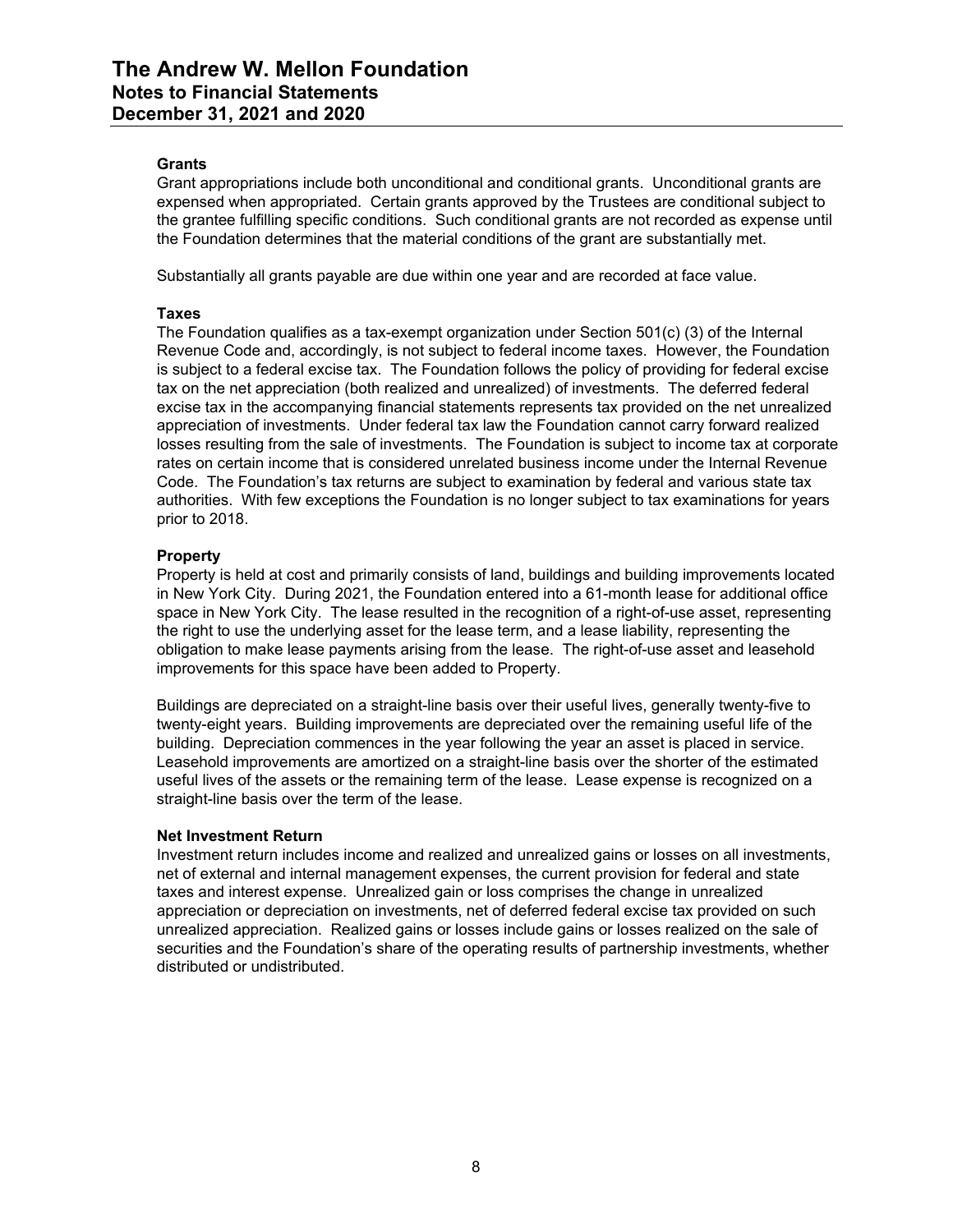## **Expenses**

Grantmaking operations include all costs related to appropriating, paying and administering grants. Direct charitable activities include expenditures primarily for research. Salaries and benefits are allocated to the activities listed above, and also to core administration, based on estimates of the time each staff member devoted to that activity. Core administration expenses are then prorated among the activities listed above based on headcount allocations. Identifiable costs, such as consultants and travel, are charged directly to each activity.

Amounts for program grants, grantmaking operations, and direct charitable activities shown on the Statements of Activities will not agree with the amounts on the Foundation's Form 990PF, the federal excise tax return, because a cash basis is required for reporting the expenses of distribution for tax purposes as contrasted with the accrual basis used in preparing the accompanying financial statements.

# **Use of Estimates**

The preparation of financial statements in accordance with GAAP requires management to make estimates and assumptions that affect the reported amounts of assets and liabilities at the date of the financial statements and the reported amounts of revenues and expenses during the reported periods. Actual results could differ from those estimates.

#### **Reclassifications**

Certain 2020 amounts have been reclassified to conform to the 2021 presentation.

#### **New Accounting Pronouncements**

In March 2020, the FASB issued ASU No. 2020-04: Facilitation of the Effects of Reference Rate Reform on Financial Reporting (Topic 848), which provides temporary optional expedients and exceptions for applying generally accepted accounting principles to contract modifications resulting from reference rate reform initiatives. The intention of the standard is to ease the potential accounting and financial reporting burden associated with transitioning away from the expiring London Interbank Offered Rate, and other interbank offered rates, to alternative benchmark rates. The standard is effective immediately and can be applied through December 31, 2022. The Foundation is evaluating the impact of the new standard on the Foundation's financial statements.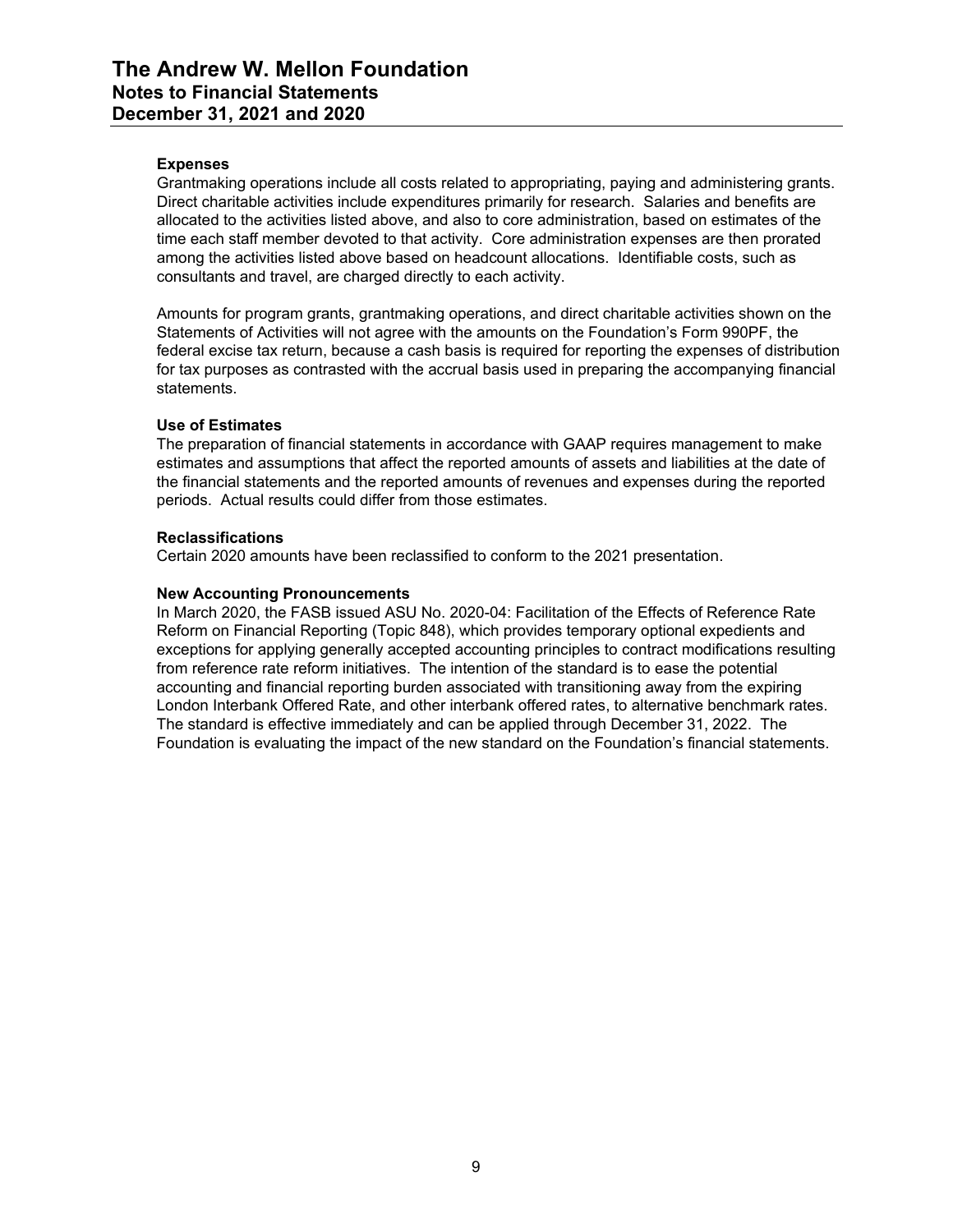# **2. Investments**

Investments held at December 31, 2021 and 2020 are summarized as follows:

|                                                                                                                                                              | 2021                                             |    | 2020                                           |    |                                                  |    |                                                |
|--------------------------------------------------------------------------------------------------------------------------------------------------------------|--------------------------------------------------|----|------------------------------------------------|----|--------------------------------------------------|----|------------------------------------------------|
| (in thousands of dollars)                                                                                                                                    | <b>Fair Value</b>                                |    | Cost                                           |    | <b>Fair Value</b>                                |    | Cost                                           |
| Public equity<br>Fixed income<br>Short term                                                                                                                  | \$<br>216,091<br>609,216<br>823,580              | \$ | 225,763<br>605,793<br>823,580                  | \$ | 110,778<br>611,243<br>581,013                    | \$ | 102,070<br>590,849<br>581,013                  |
|                                                                                                                                                              | 1,648,887                                        |    | 1,655,136                                      |    | 1,303,034                                        |    | 1,273,932                                      |
| Limited marketability funds<br>Private equity<br>Diversified strategies<br>Public equity                                                                     | 4,742,586<br>1,879,878<br>1,117,947<br>7,740,411 |    | 2,160,820<br>1,603,355<br>713,580<br>4,477,755 |    | 4,054,635<br>1,392,234<br>1,145,561<br>6,592,430 |    | 2,208,679<br>1,213,361<br>622,428<br>4,044,468 |
| Redemptions receivable<br>and prepaid subscriptions<br>Payable from unsettled<br>security transactions<br>Receivable from unsettled<br>security transactions | 103,186<br>(27, 785)<br>8,354                    |    | 103,186<br>(27, 785)<br>8,354                  |    | 288,680<br>(26, 794)<br>3,781                    |    | 288,680<br>(26, 794)<br>3,781                  |
|                                                                                                                                                              | \$<br>9,473,053                                  | \$ | 6,216,646                                      | \$ | 8,161,131                                        | \$ | 5,584,067                                      |

The classification of investments by level within the valuation hierarchy as of December 31, 2021 is as follows:

| (in thousands of dollars)                        | Quoted<br><b>Prices</b><br>(Level 1) |    | <b>Significant</b><br>Observable<br><b>Inputs</b><br>(Level 2) |    | <b>Significant</b><br>Unobservable<br>Inputs<br>(Level 3) | <b>Investments at</b><br><b>Net Asset</b><br>Value |    | Total     |
|--------------------------------------------------|--------------------------------------|----|----------------------------------------------------------------|----|-----------------------------------------------------------|----------------------------------------------------|----|-----------|
| Public equity                                    | \$<br>216.091                        | \$ |                                                                | S  |                                                           | \$                                                 | S  | 216,091   |
| Fixed income                                     |                                      |    | 609,216                                                        |    |                                                           |                                                    |    | 609,216   |
| Short term                                       | 823,580                              |    |                                                                |    |                                                           |                                                    |    | 823,580   |
| Limited marketability funds                      |                                      |    |                                                                |    |                                                           |                                                    |    |           |
| Private equity                                   |                                      |    |                                                                |    |                                                           | 4,742,586                                          |    | 4,742,586 |
| Diversified strategies                           |                                      |    |                                                                |    |                                                           | 1,879,878                                          |    | 1,879,878 |
| Public equity                                    |                                      |    |                                                                |    |                                                           | 1,117,947                                          |    | 1,117,947 |
|                                                  | 1.039.671                            | S  | 609.216                                                        | \$ |                                                           | 7,740,411                                          |    | 9,389,298 |
| Redemptions receivable and prepaid subscriptions |                                      |    |                                                                |    |                                                           |                                                    |    | 103,186   |
| Payable from unsettled security transactions     |                                      |    |                                                                |    |                                                           |                                                    |    | (27, 785) |
| Receivable from unsettled security transactions  |                                      |    |                                                                |    |                                                           |                                                    |    | 8,354     |
|                                                  |                                      |    |                                                                |    |                                                           |                                                    | \$ | 9.473.053 |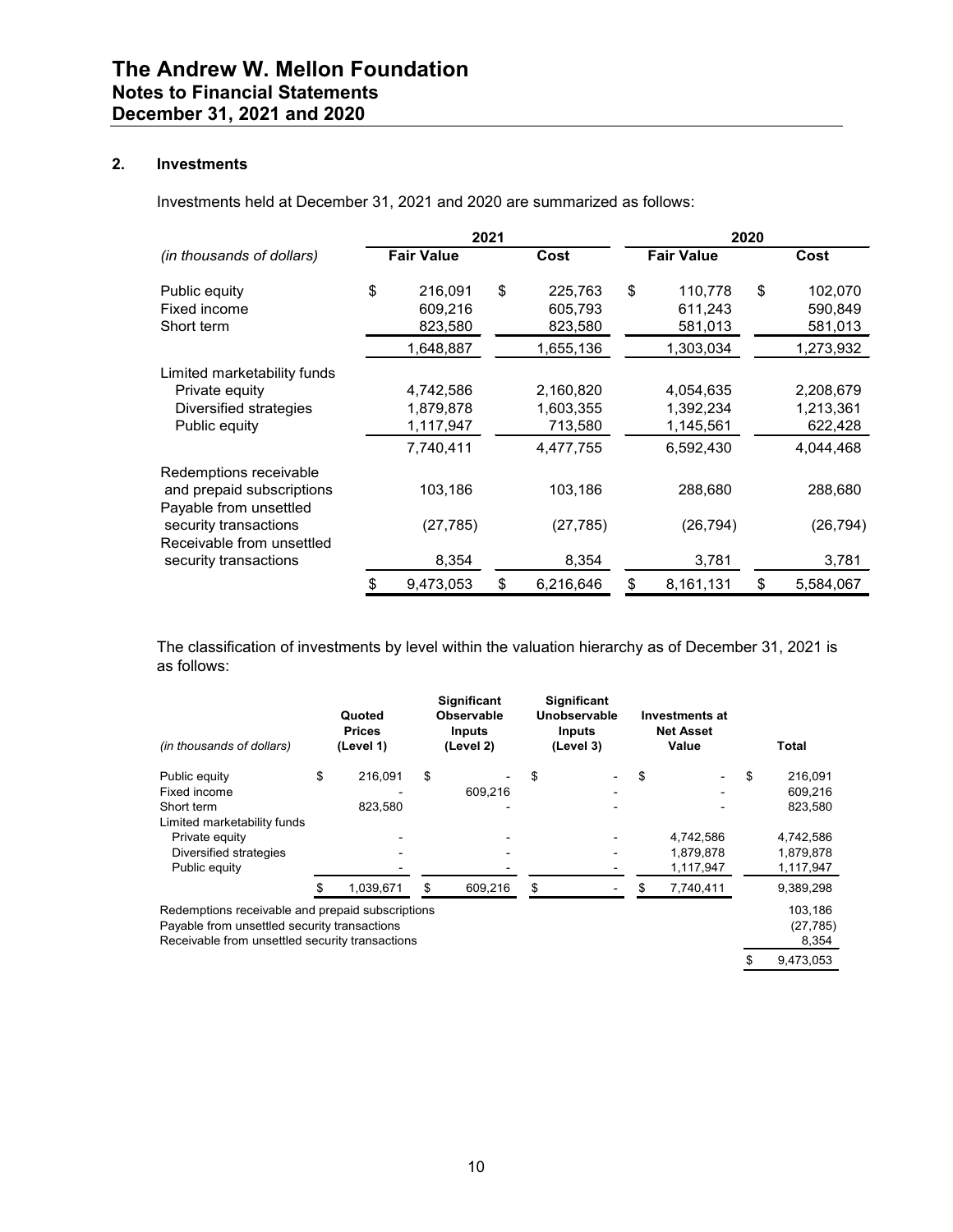The classification of investments by level within the valuation hierarchy as of December 31, 2020 is as follows:

| (in thousands of dollars)                        | Quoted<br><b>Prices</b><br>(Level 1) | <b>Significant</b><br>Observable<br><b>Inputs</b><br>(Level 2) | <b>Significant</b><br>Unobservable<br><b>Inputs</b><br>(Level 3) | Investments at<br><b>Net Asset</b><br>Value |    | Total     |
|--------------------------------------------------|--------------------------------------|----------------------------------------------------------------|------------------------------------------------------------------|---------------------------------------------|----|-----------|
| Public equity                                    | \$<br>110,755                        | \$<br>23                                                       | \$                                                               | \$                                          | \$ | 110,778   |
| Fixed income                                     |                                      | 611,243                                                        |                                                                  |                                             |    | 611,243   |
| Short term                                       | 581,013                              |                                                                |                                                                  |                                             |    | 581,013   |
| Limited marketability funds                      |                                      |                                                                |                                                                  |                                             |    |           |
| Private equity                                   |                                      |                                                                |                                                                  | 4.054.635                                   |    | 4,054,635 |
| Diversified strategies                           |                                      |                                                                |                                                                  | 1,392,234                                   |    | 1,392,234 |
| Public equity                                    |                                      |                                                                |                                                                  | 1,145,561                                   |    | 1,145,561 |
|                                                  | 691,768                              | \$<br>611,266                                                  | \$                                                               | 6,592,430                                   |    | 7,895,464 |
| Redemptions receivable and prepaid subscriptions |                                      |                                                                |                                                                  |                                             |    | 288,680   |
| Payable from unsettled security transactions     |                                      |                                                                |                                                                  |                                             |    | (26, 794) |
| Receivable from unsettled security transactions  |                                      |                                                                |                                                                  |                                             |    | 3,781     |
|                                                  |                                      |                                                                |                                                                  |                                             | S  | 8,161,131 |

Set forth below is additional information pertaining to limited marketability funds valued at net asset value as of December 31, 2021 and 2020:

|                           |                 | <b>Fair Value</b> |           | <b>Redemption</b><br><b>Frequency</b>                                                     | <b>Redemption</b><br><b>Notice</b> |
|---------------------------|-----------------|-------------------|-----------|-------------------------------------------------------------------------------------------|------------------------------------|
| (in thousands of dollars) | 2021            |                   | 2020      | Ranges                                                                                    | Period                             |
| Private equity (1)        | \$<br>4,742,586 | \$                | 4,054,635 | Not applicable                                                                            | Not applicable                     |
| Diversified (2)           | 1,879,878       |                   | 1,392,234 | For 6% of Diversified investments<br>redemption not permitted<br>during life of the fund. | Not applicable                     |
|                           |                 |                   |           | Semi-monthly to 12 Months                                                                 | 15-90 Days                         |
| Public equity (3)         | 1,117,947       |                   | 1,145,561 | Monthly to 36 Months                                                                      | 10-180 Days                        |
|                           | \$<br>7.740.411 | \$                | 6.592.430 |                                                                                           |                                    |

- (1) This category includes investments in private equity, venture capital, buyout, real estate and energy-related funds. These funds invest both domestically and internationally across a broad spectrum of industries. Generally, these funds cannot be redeemed; instead, the nature of the investments is that distributions will be received as the underlying investments of the fund are liquidated. Unfunded commitments at December 31, 2021 were \$1.16 billion compared to \$1.21 billion at December 31, 2020.
- (2) This category includes investments in funds that invest in a variety of privately held and publicly available securities, including equities, corporate and government bonds, convertibles and derivatives, and includes investments in domestic and international markets. The Foundation estimates that approximately 56% of the value of these funds can be redeemed within 12 months. Unfunded commitments at December 31, 2021 were \$49 million compared to \$39 million at December 31, 2020.
- (3) This category includes investments in funds that invest long and short in international and domestic securities, primarily in equity securities and investments in derivatives. The Foundation estimates that approximately 76% of the value of these funds can be redeemed within 12 months. There are no unfunded commitments in this category.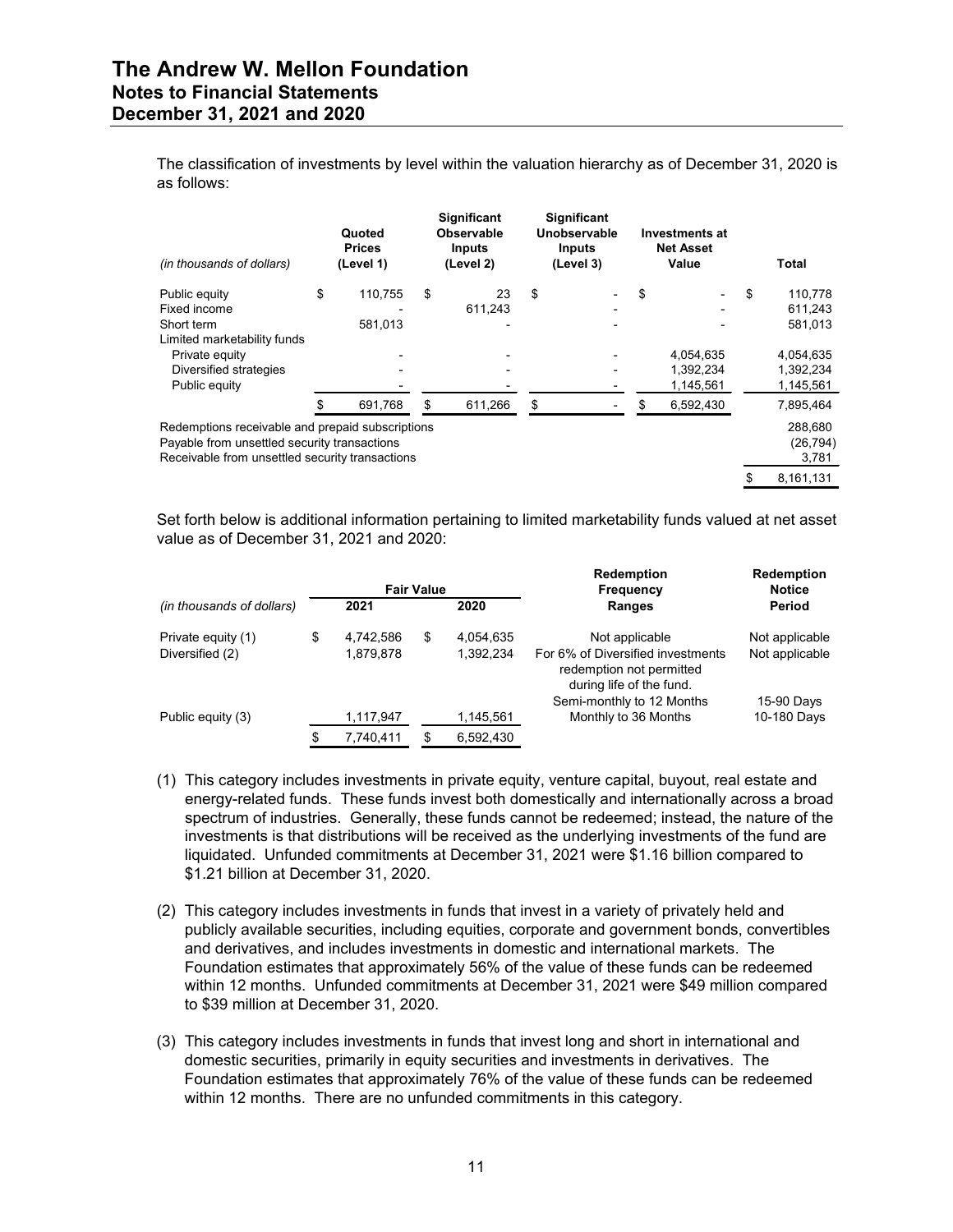# **3. Property**

Property at cost at December 31, 2021 and 2020 consisted of the following:

| (in thousands of dollars)                                                                                                        | 2021                                              | 2020                                           |
|----------------------------------------------------------------------------------------------------------------------------------|---------------------------------------------------|------------------------------------------------|
| Land<br>Buildings, lease and improvements<br>Furniture and fixtures<br>Computer and office equipment<br>Construction in progress | \$<br>8.422<br>70.646<br>4,432<br>2,233<br>12,943 | \$<br>8,422<br>62,195<br>3,089<br>2,144<br>826 |
| Less: Accumulated depreciation and Amortization                                                                                  | 98,676<br>(47,362)                                | 76.676<br>(44,645)                             |
|                                                                                                                                  | \$<br>51,314                                      | \$<br>32,031                                   |

Depreciation and amortization expense was \$2.7 million and \$2.6 million in 2021 and 2020, respectively. At December 31, 2021, the right-of-use asset included in buildings, lease and improvements is \$5.4 million and the corresponding lease liability of \$6.1 million is included in Accrued expenses on the Statements of Financial Position.

#### **4. Debt**

Debt as of December 31, 2021 and 2020 consists of \$300 million of bonds with a balloon payment of principal due at the maturity date of August 1, 2027 ("Fixed Rate Bonds") and \$44.4 million of bonds with a balloon payment of principal due at the maturity date of December 1, 2032 ("Variable Rate Bonds").

The Fixed Rate Bonds were issued in 2020 and bear a 0.947% fixed rate of interest, payable semiannually. The proceeds of the Fixed Rate Bonds were used to pay grants and to retire borrowings under the Foundation's line of credit. These bonds may be redeemed at any time by the Foundation at a price equal to the greater of (i) 100% of the principal amount, and (ii) the sum of the present value of the remaining scheduled payments of principal and interest. In connection with the bond offering in 2020, the Foundation incurred \$1.4 million of deferred bond costs, that will be amortized over the life of the bonds. Interest incurred, exclusive of amortization of deferred bond issuance costs, was \$2.8 million and \$1.2 million in 2021 and 2020, respectively.

Interest for the Variable Rate Bonds is reset weekly by the Foundation's bond agent. Bond holders have the right to tender their bonds to the bond agent weekly, and the agent has an obligation to remarket such bonds. Bonds that cannot be remarketed must be redeemed by the Foundation. The average interest rate applicable in 2021 and 2020 for the Bonds was 0.10% and 0.78%, respectively. Interest incurred, exclusive of amortization of deferred bond issuance costs and fees, was \$46 thousand and \$347 thousand in 2021 and 2020, respectively.

The Foundation maintains a \$200 million committed revolving line of credit and a \$100 million uncommitted line of credit ("Credit Agreements") which mature on April 17, 2023. At December 31, 2021 and December 31, 2020, no borrowings were outstanding under the Credit Agreements. Borrowings under the Credit Agreements are to be used to pay grants or other qualifying distributions. The interest rate on borrowings under the Credit Agreements is LIBOR plus 40 basis points.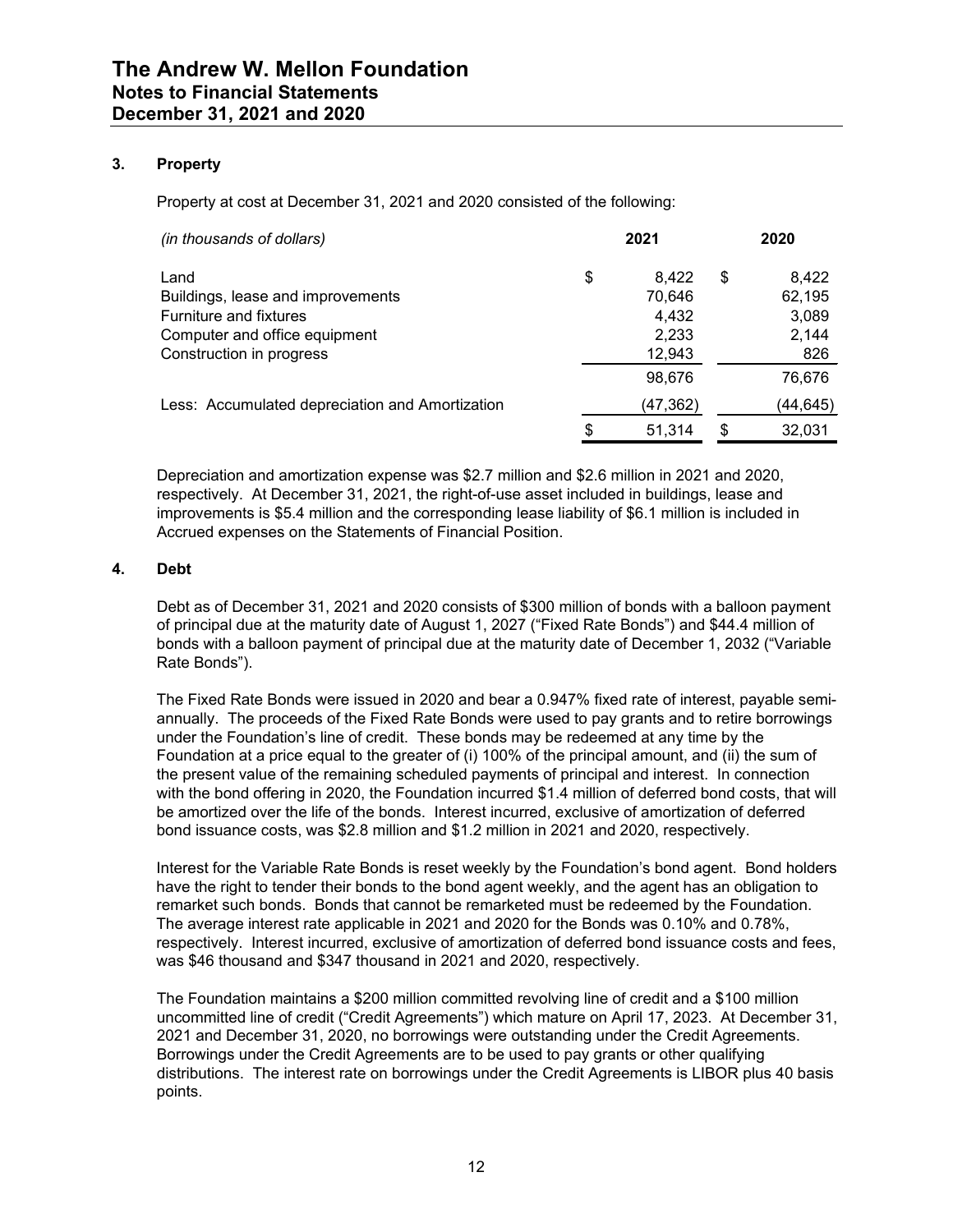The Foundation is in compliance with the financial covenants, as applicable, in its Fixed Rate Bonds, Variable Rate Bonds and Credit Agreements as of December 31, 2021 and 2020.

## **5. Taxes**

The Internal Revenue Code ("Code") imposes an excise tax on private foundations equal to 1.39 percent of net investment income (principally interest, dividends, and net realized capital gains, less expenses incurred in the production of investment income). Certain income defined as unrelated business income by the Code may be subject to tax at ordinary corporate rates. An anticipated refund from the Internal Revenue Service of \$3.1 million for certain alternative minimum taxes paid in prior years, which the Foundation expects to receive in 2022, is included in Other assets on the Statements of Financial Position.

The current and deferred provision (benefit) for taxes for 2021 and 2020 are as follows:

| (in thousands of dollars)                            |    | 2021   |    | 2020  |
|------------------------------------------------------|----|--------|----|-------|
| <b>Current provision (benefit)</b>                   |    |        |    |       |
| Federal excise tax on net investment income          | S  | 18.364 | S  | 6,749 |
| Federal and state taxes on unrelated business income |    | 845    |    | (177) |
|                                                      | S. | 19.209 | \$ | 6,572 |
| Deferred provision                                   |    |        |    |       |
| Change in unrealized appreciation (1)                | S. | 14.000 | \$ | 8.000 |

(1) The deferred tax provision is reflected in Net investment return on the Statements of Activities and represents the change in net unrealized appreciation of investments at 1.39 percent.

# **6. Grants**

Grant payable activity consisted of the following:

| (in thousands of dollars)     |   | 2021       |     | 2020       |
|-------------------------------|---|------------|-----|------------|
| Grants payable at January 1   | S | 143.874    | \$. | 98.554     |
| Grant expense                 |   | 469.846    |     | 462.679    |
| Less: Grants paid             |   | (416, 403) |     | (417, 359) |
| Grants payable at December 31 | S | 197.317    |     | 143,874    |

Conditional grants were \$50.8 million and \$7.9 million at December 31, 2021 and December 31, 2020, respectively.